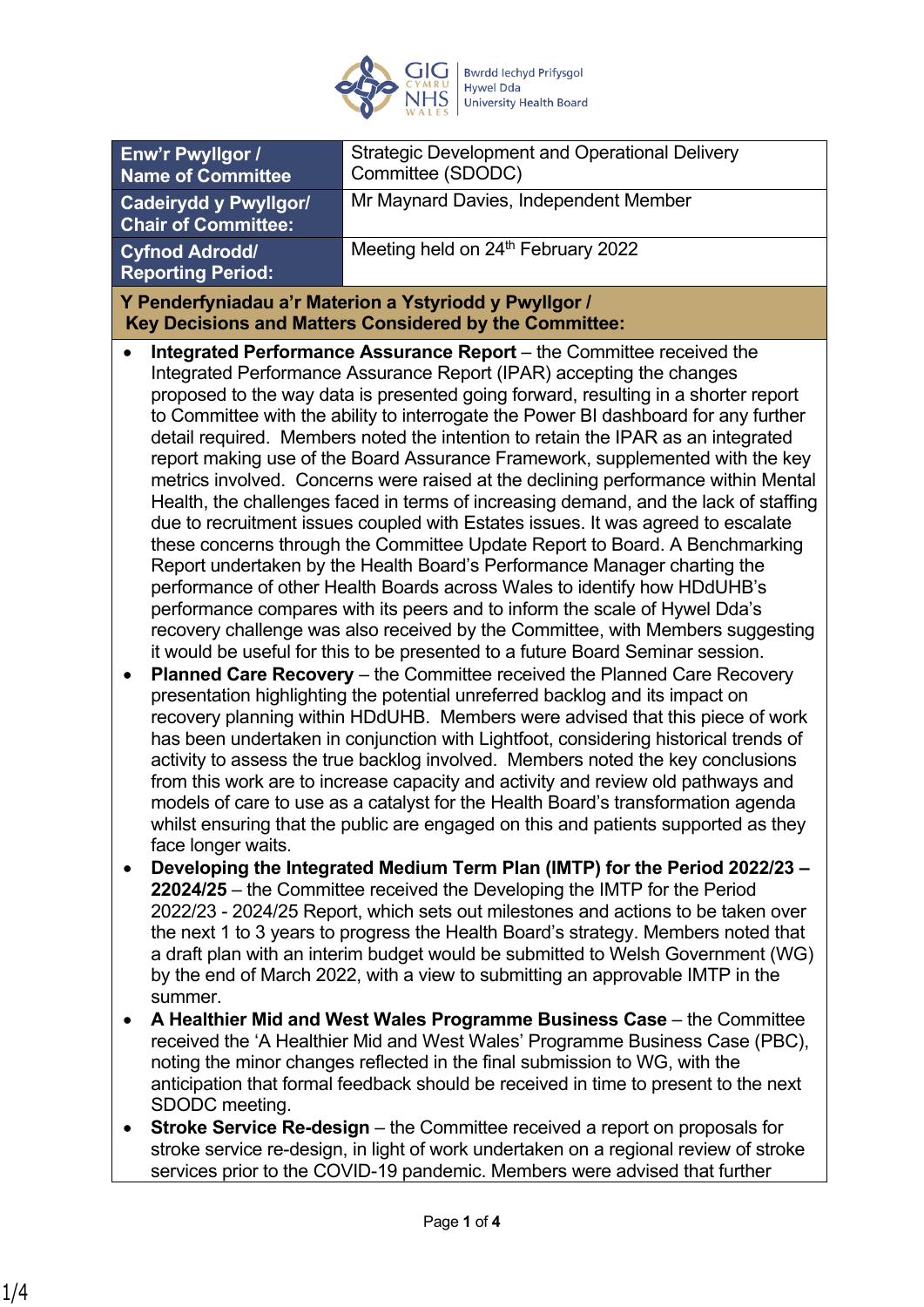discussions are required with Swansea Bay University Health Board (SBUHB) in relation to their ability to support HDdUHB patients in their Hyper Acute Stroke Unit (HASU) at Morriston Hospital. Members acknowledged the concerning position, particularly coupled with the challenge of performance disparity across the Health Board's acute sites, where some units perform better than others in certain areas of stroke care. It was agreed to escalate these concerns through the Committee Update Report to Board.

- **Planning Objectives Update Including Delivery of the Q3 Actions from the 2021/22 Annual Plan** – the Committee received an update on delivery against the Planning Objectives (PO) aligned to SDODC. In terms of PO 3I, the Committee received assurance on the progress made on the dental contract reform and that further detail would be provided to consider hybrid models going forward. The Committee noted that Optometry represents a significant piece of work requiring primary legislation and subsequent negotiation as there is currently no existing Optometry contract in place. Members received assurance that although this will take significant resource requirements in terms of implementation, the Health Board is working within existing frameworks and guidance, with weekly meetings in place with Welsh Government. The Committee received assurance on progress against each Planning Objective and noted that an update on the transition to a new set of planning objectives would be provided to the April 2022 meeting. The Committee also received assurance from the overarching progress and the mitigations/actions in place to recover those actions noted as 'behind' which support Q3 of the Health Board's 2021/22 Annual Recovery Plan.
- **Palliative Care Strategy** the Committee received the Palliative Care Strategy, which forms the basis for the way in which Hywel Dda wishes to deliver and develop palliative care and end of life service across the Health Board. Members noted that the aim of the strategy is to develop a regional approach, in order that patients and their families can receive an equitable level of care in whichever locality this is delivered. Members were advised of the increased interest from external stakeholders in terms of developing the strategy, with work currently being undertaken to consider its implementation. The Committee supported presentation of the Palliative Care Strategy for approval to the March 2022 Public Board.
- **Dementia Strategy** the Committee received the Dementia Strategy commissioned by Attain Healthcare Consultancy, in its final draft status prior to presentation to the Board. Members noted the £9 million WG funding allocation made available via the Integrated Care Fund (ICF) across Wales, of which £1.249 million is allocated to the West Wales Regional Partnership Board (WWRPB) for local implementation and development. Members noted that WG has endorsed the strategy, which is clearly aligned to the All Wales Dementia Action plan and its priority areas. The Committee supported presentation of the Dementia Strategy for approval to the March 2022 Public Board.
- **RPB Population Assessment (SSWBA)** the Committee received the RPB population assessment, which represents a legal requirement in each local Government electoral cycle for publication on both the Health Board and Regional Partnership Board websites, following its approval.
- **PSBs Wellbeing Assessments (WBFGA)** the Committee received an overview of the Health Board's involvement in the process of developing Public Services Boards (PSBs) Wellbeing Assessments and noted the proposed timelines for their approval by each PSB and their subsequent presentation to SDODC and Board.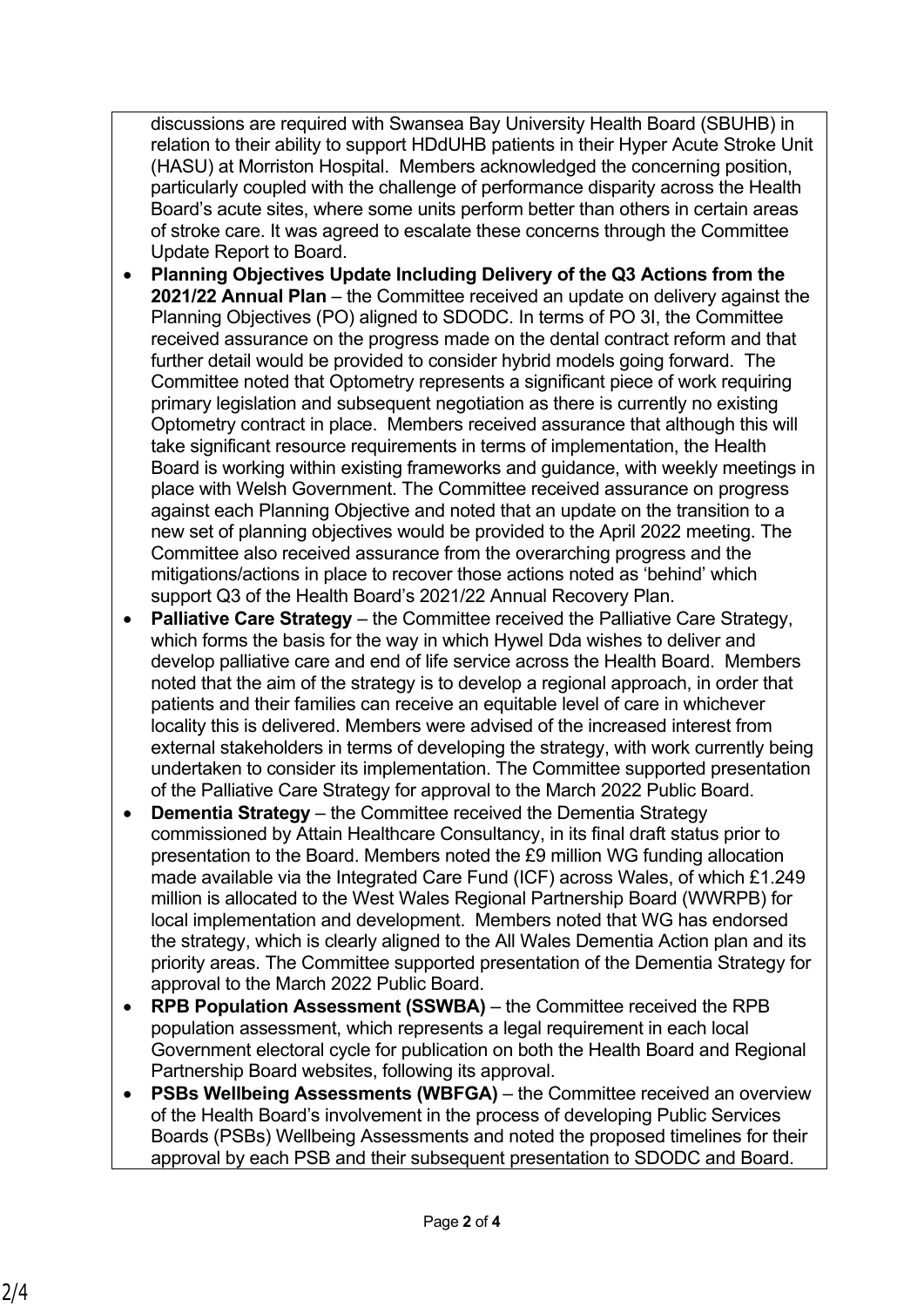- **RPB Market Stability Report** the Committee received the RPB Market Stability Report, which represents a WG requirement for the RPB to assess the sufficiency of care and support services in the regional market within the Hywel Dda area. Members noted that a second element of the report considers stability of the services regulated by Care Inspectorate Wales (CIW). It was confirmed that further reports and an action plan would be brought back to SDODC in due course.
- **A Regional Collaboration for Health (ARCH) update** the Committee received an update on the activities of the ARCH portfolio and regional discussions between HDdUHB, SBUHB and Swansea University for the period December 2021 – February 2022, setting out the clear service plans in place and focusing on those that are in the early stages of development. It was confirmed that this information would be referenced within the Health Board's IMTP.
- **Monitoring Welsh Health Circulars (WHCs)** the Committee received assurance on the management of WHCs within the SDODC's Lead Director and Supporting Officer areas of responsibility, in terms of an understanding of when the WHC will be delivered, any barriers to delivery, impacts of non/late delivery and assurance that the risks associated with these are being managed effectively.
- **Discretionary Capital Programme (DCP) and Capital Governance Update Report** – the Committee received the DCP 2021/22 and Capital Governance Update Report. Members noted that the Women & Children Phase II timeline remains a challenging, albeit improving, position. Members were advised of the significant progress made on delivery for 2021/22 and the detail on slippage at a national level, meaning £350k has been secured for IT replacement and £643k for mobile x-ray equipment. Members were informed of the challenging position for 2022/23 given the unexpected 24% decrease (circa £2m) in DCP allocation announced by WG in January 2022. Notwithstanding this, the Committee endorsed the proposed DCP for 2022/23 for onward ratification by the Board – see table below:

|                                                              | £m    |
|--------------------------------------------------------------|-------|
|                                                              |       |
| <b>Pre-Commitments</b>                                       | 2.363 |
| Breakdown contingency                                        | 0.400 |
| Development of business cases                                | 0.300 |
| Capital support                                              | 0.200 |
| Dealing with issues in residential accommodation             | 0.150 |
| Dealing with issues arising from Credits for Cleaning audits | 0.200 |
| <b>Equipment Replacement</b>                                 | 0.688 |
| IT & Digital                                                 | 0.200 |
| Infrastructure                                               | 0.665 |
| Statutory                                                    | 0.520 |
| <b>TOTAL</b>                                                 | 5.686 |

The Committee also agreed to escalate the concerns around the reduction in available capital for 2022/23 through the Committee Update Report to Board.

 **Capital Governance Review – Management Response and Action Plan** – the Committee received an update on the 12 recommendations following the recent